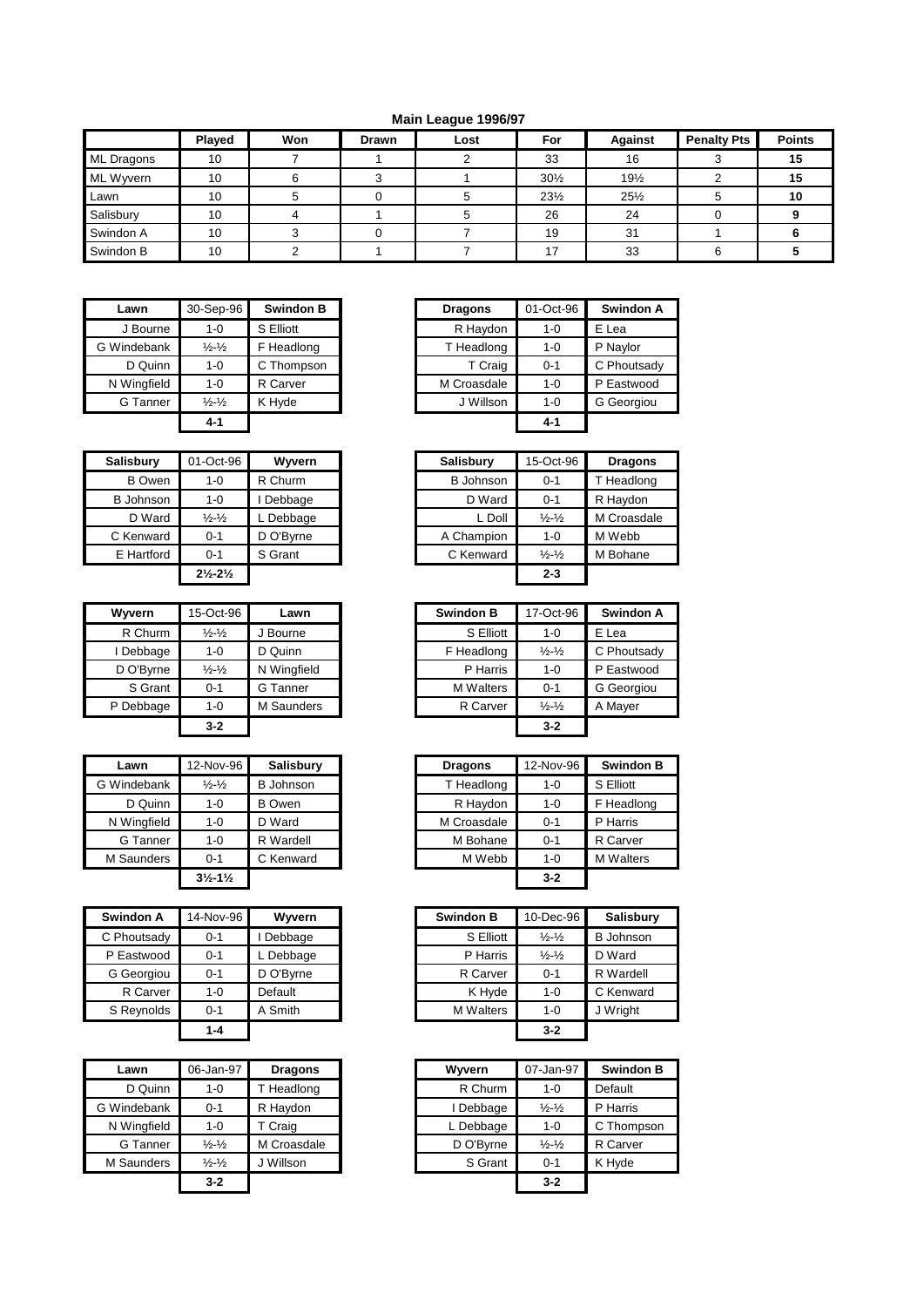| <b>Swindon A</b> | 23-Jan-97                      | Lawn             | Wyvern           | 28-Jan-97                      | <b>Salisbury</b> |
|------------------|--------------------------------|------------------|------------------|--------------------------------|------------------|
| P Naylor         | $\frac{1}{2} - \frac{1}{2}$    | J Bourne         | R Churm          | $0 - 1$                        | <b>B</b> Owen    |
| C Phoutsady      | $\frac{1}{2} - \frac{1}{2}$    | D Quinn          | I Debbage        | $0 - 1$                        | <b>B</b> Johnson |
| P Eastwood       | $1 - 0$                        | N Wingfield      | D O'Byrne        | $\frac{1}{2} - \frac{1}{2}$    | D Ward           |
| G Georgiou       | $1 - 0$                        | M Saunders       | P Paterson       | $\frac{1}{2} - \frac{1}{2}$    | C Kenward        |
| A Mayer          | $1 - 0$                        | Default          | S Grant          | $1 - 0$                        | D Pott           |
|                  | 4-1                            |                  |                  | $2 - 3$                        |                  |
| Swindon A        | 30-Jan-97                      | <b>Dragons</b>   | Lawn             | 10-Feb-97                      | Wyvern           |
| S Elliott        | 0-1                            | T Headlong       | G Windebank      | $\frac{1}{2} - \frac{1}{2}$    | M Roberts        |
| P Harris         | $0 - 1$                        | R Haydon         | D Quinn          | $1 - 0$                        | R Churm          |
| C Phoutsady      | 0-1                            | M Croasdale      | G Tanner         | $0 - 1$                        | I Debbage        |
| P Eastwood       | $1 - 0$                        | Default          | M Saunders       | $0 - 1$                        | L Debbage        |
| G Georgiou       | 0-1                            | J Willson        | Default          | $0 - 1$                        | D O'Byrne        |
|                  | $1 - 4$                        |                  |                  | $1\frac{1}{2} - 3\frac{1}{2}$  |                  |
| <b>Dragons</b>   | 11-Feb-97                      | Salisbury        | <b>Swindon A</b> | 13-Feb-97                      | <b>Swindon B</b> |
| R Haydon         | $\frac{1}{2}$ - $\frac{1}{2}$  | <b>B</b> Johnson | P Naylor         | $1 - 0$                        | P Harris         |
| T Headlong       | $1 - 0$                        | D Ward           | C Phoutsady      | 1-0                            | F Headlong       |
| T Craig          | $1 - 0$                        | R Wardell        | P Eastwood       | $1 - 0$                        | C Thompson       |
| D O'Byrne        | $1 - 0$                        | C Kenward        | G Georgiou       | $1 - 0$                        | K Hyde           |
| P Debbage        | $1 - 0$                        | D Pott           | M Lovell         | $0 - 1$                        | <b>M</b> Walters |
|                  | $4\frac{1}{2}$ $\frac{1}{2}$   |                  |                  | 4-1                            |                  |
|                  |                                |                  |                  |                                |                  |
| <b>Dragons</b>   | 25-Feb-97                      | Wyvern           | <b>Salisbury</b> | 27-Feb-97                      | Swindon A        |
| R Haydon         | $1 - 0$                        | M Roberts        | <b>B</b> Johnson | $1 - 0$                        | P Naylor         |
| T Headlong       | $\frac{1}{2} - \frac{1}{2}$    | R Churm          | <b>B</b> Owen    | $\frac{1}{2} - \frac{1}{2}$    | P Eastwood       |
| T Craig          | $0 - 1$                        | I Debbage        | D Ward           | $1 - 0$                        | M Lovell         |
| M Bohane         | $1 - 0$                        | L Debbage        | A Champion       | $1 - 0$                        | K Hyde           |
| J Sutherland     | $0 - 1$                        | D O'Byrne        | C Kenward        | $\frac{1}{2}$ - $\frac{1}{2}$  | G Ellis          |
|                  | $2\frac{1}{2} - 2\frac{1}{2}$  |                  |                  | 4-1                            |                  |
|                  |                                |                  |                  |                                |                  |
| <b>Salisbury</b> | 11-Mar-97                      | Lawn             | Wyvern           | 11-Mar-97                      | <b>Swindon A</b> |
| <b>B</b> Johnson | $\frac{1}{2}$ - $\frac{1}{2}$  | D Quinn          | M Roberts        | $1 - 0$                        | P Naylor         |
| <b>B</b> Owen    | $1 - 0$                        | N Wingfield      | I Debbage        | $1 - 0$                        | C Phoutsady      |
| D ward           | $1 - 0$                        | G Tanner         | L Debbage        | $\frac{1}{2} - \frac{1}{2}$    | P Eastwood       |
| L Doll           | $1 - 0$                        | M Saunders       | D O'Byrne        | $1 - 0$                        | G Georgiou       |
| A Champion       | $1 - 0$                        | Default          | S Grant          | $1 - 0$                        | Default          |
|                  | $4\frac{1}{2}$ - $\frac{1}{2}$ |                  |                  | $4\frac{1}{2}$ - $\frac{1}{2}$ |                  |
| <b>Swindon B</b> | 13-Mar-97                      | <b>Dragons</b>   | Lawn             | 24-Mar-97                      | Swindon A        |
|                  |                                |                  | J Bourne         | 1-0                            | P Naylor         |
|                  |                                |                  | D Quinn          | $1 - 0$                        | C Phoutsady      |
| Default          |                                |                  | N Wingfield      | $\frac{1}{2} - \frac{1}{2}$    | P Eastwood       |
|                  |                                |                  | G Tanner         | $\frac{1}{2} - \frac{1}{2}$    | G Georgiou       |
|                  |                                |                  | M Saunders       | $1 - 0$                        | P Duffy          |
|                  | 0-5                            |                  |                  | 4-1                            |                  |
|                  |                                | <b>Swindon B</b> | Wyvern           |                                |                  |
| <b>Salisbury</b> | 25-Mar-97                      |                  |                  | 25-Mar-97                      | <b>Dragons</b>   |
| <b>B</b> Johnson | $\frac{1}{2} - \frac{1}{2}$    | F Headlong       | C Cobb           | $\frac{1}{2}$ - $\frac{1}{2}$  | T Headlong       |
| D Ward           | $1 - 0$                        | R Carver         | M Roberts        | $\frac{1}{2} - \frac{1}{2}$    | R Haydon         |
| L Doll           | $1 - 0$                        | M Walters        | R Churm          | $1 - 0$                        | H Searle         |
| R Wardell        | $1 - 0$                        | S Reynolds       | I Debbage        | $1 - 0$                        | P Paterson       |
| J Wright         | $1 - 0$                        | Default          | D O'Byrne        | $0 - 1$                        | P Debbage        |

| Wyvern     | 28-Jan-97                     | <b>Salisbury</b> |
|------------|-------------------------------|------------------|
| R Churm    | $0 - 1$                       | <b>B</b> Owen    |
| I Debbage  | $0 - 1$                       | <b>B</b> Johnson |
| D O'Byrne  | $\frac{1}{2}$ - $\frac{1}{2}$ | D Ward           |
| P Paterson | $\frac{1}{2}$ - $\frac{1}{2}$ | C Kenward        |
| S Grant    | $1 - 0$                       | D Pott           |
|            | $2 - 3$                       |                  |

| ıdon A    | 30-Jan-97 | <b>Dragons</b> | Lawn        | 10-Feb-97                     | Wyvern           |
|-----------|-----------|----------------|-------------|-------------------------------|------------------|
| S Elliott | $0 - 1$   | T Headlong     | G Windebank | $\frac{1}{2} - \frac{1}{2}$   | <b>M</b> Roberts |
| P Harris  | $0 - 1$   | R Haydon       | D Quinn     | $1 - 0$                       | R Churm          |
| outsady   | $0 - 1$   | M Croasdale    | G Tanner    | $0 - 1$                       | Debbage          |
| astwood   | 1-0       | Default        | M Saunders  | $0 - 1$                       | L Debbage        |
| Georgiou  | $0 - 1$   | J Willson      | Default     | $0 - 1$                       | D O'Byrne        |
|           | $1 - 4$   |                |             | $1\frac{1}{2} - 3\frac{1}{2}$ |                  |

| <b>Dragons</b> | 11-Feb-97                                  | <b>Salisbury</b> | Swindon A   | 13-Feb-97 | <b>Swindon B</b> |
|----------------|--------------------------------------------|------------------|-------------|-----------|------------------|
| R Haydon       | $\frac{1}{2}$ - $\frac{1}{2}$              | <b>B</b> Johnson | P Naylor    | $1 - 0$   | P Harris         |
| T Headlong     | $1 - 0$                                    | D Ward           | C Phoutsady | $1 - 0$   | F Headlong       |
| T Craig        | $1 - 0$                                    | R Wardell        | P Eastwood  | $1 - 0$   | C Thompson       |
| D O'Byrne      | $1 - 0$                                    | C Kenward        | G Georgiou  | $1 - 0$   | K Hyde           |
| P Debbage      | $1 - 0$                                    | D Pott           | M Lovell    | $0 - 1$   | <b>M</b> Walters |
|                | $4\frac{1}{2}$ <sup>1</sup> / <sub>2</sub> |                  |             | $4 - 1$   |                  |

| <b>Dragons</b> | 25-Feb-97                     | Wyvern    | <b>Salisbury</b> | 27-Feb-97                   | Swindon A  |
|----------------|-------------------------------|-----------|------------------|-----------------------------|------------|
| R Haydon       | $1 - 0$                       | M Roberts | <b>B</b> Johnson | $1 - 0$                     | P Naylor   |
| T Headlong     | $\frac{1}{2} - \frac{1}{2}$   | R Churm   | <b>B</b> Owen    | $\frac{1}{2} - \frac{1}{2}$ | P Eastwood |
| T Craig        | $0 - 1$                       | Debbage   | D Ward           | $1 - 0$                     | M Lovell   |
| M Bohane       | $1 - 0$                       | Debbage   | A Champion       | $1 - 0$                     | K Hyde     |
| Sutherland     | $0 - 1$                       | D O'Byrne | C Kenward        | $\frac{1}{2} - \frac{1}{2}$ | G Ellis    |
|                | $2\frac{1}{2} - 2\frac{1}{2}$ |           |                  | $4 - 1$                     |            |

| sbury         | 11-Mar-97                    | Lawn        | Wyvern           | 11-Mar-97                                  | Swindon A   |
|---------------|------------------------------|-------------|------------------|--------------------------------------------|-------------|
| Johnson       | $\frac{1}{2} - \frac{1}{2}$  | D Quinn     | <b>M</b> Roberts | $1 - 0$                                    | P Naylor    |
| <b>B</b> Owen | 1-0                          | N Wingfield | I Debbage        | $1 - 0$                                    | C Phoutsady |
| D ward        | 1-0                          | G Tanner    | L Debbage        | $\frac{1}{2} - \frac{1}{2}$                | P Eastwood  |
| L Doll        | 1-0                          | M Saunders  | D O'Byrne        | $1 - 0$                                    | G Georgiou  |
| ampion        | $1 - 0$                      | Default     | S Grant          | $1 - 0$                                    | Default     |
|               | $4\frac{1}{2}$ $\frac{1}{2}$ |             |                  | $4\frac{1}{2}$ <sup>1</sup> / <sub>2</sub> |             |

| don B   | 13-Mar-97 | <b>Dragons</b> | Lawn        | 24-Mar-97                   | <b>Swindon A</b> |
|---------|-----------|----------------|-------------|-----------------------------|------------------|
|         |           |                | J Bourne    | $1 - 0$                     | P Naylor         |
|         |           |                | D Quinn     | $1 - 0$                     | C Phoutsady      |
| Default |           |                | N Wingfield | $\frac{1}{2} - \frac{1}{2}$ | P Eastwood       |
|         |           |                | G Tanner    | $\frac{1}{2} - \frac{1}{2}$ | G Georgiou       |
|         |           |                | M Saunders  | $1 - 0$                     | P Duffy          |
|         | $0-5$     |                |             | $4 - 1$                     |                  |

| alisbury  | 25-Mar-97                     | <b>Swindon B</b> | Wyvern           | 25-Mar-97                   | <b>Dragons</b> |
|-----------|-------------------------------|------------------|------------------|-----------------------------|----------------|
| B Johnson | $\frac{1}{2}$ - $\frac{1}{2}$ | F Headlong       | C Cobb           | $\frac{1}{2} - \frac{1}{2}$ | T Headlong     |
| D Ward    | $1 - 0$                       | R Carver         | <b>M</b> Roberts | $\frac{1}{2} - \frac{1}{2}$ | R Haydon       |
| L Doll    | $1 - 0$                       | <b>M</b> Walters | R Churm          | $1 - 0$                     | H Searle       |
| R Wardell | $1 - 0$                       | S Reynolds       | Debbage          | $1 - 0$                     | P Paterson     |
| J Wright  | $1 - 0$                       | Default          | D O'Byrne        | $0 - 1$                     | P Debbage      |
|           | $4\frac{1}{2}$ $\frac{1}{2}$  |                  |                  | $3 - 2$                     |                |